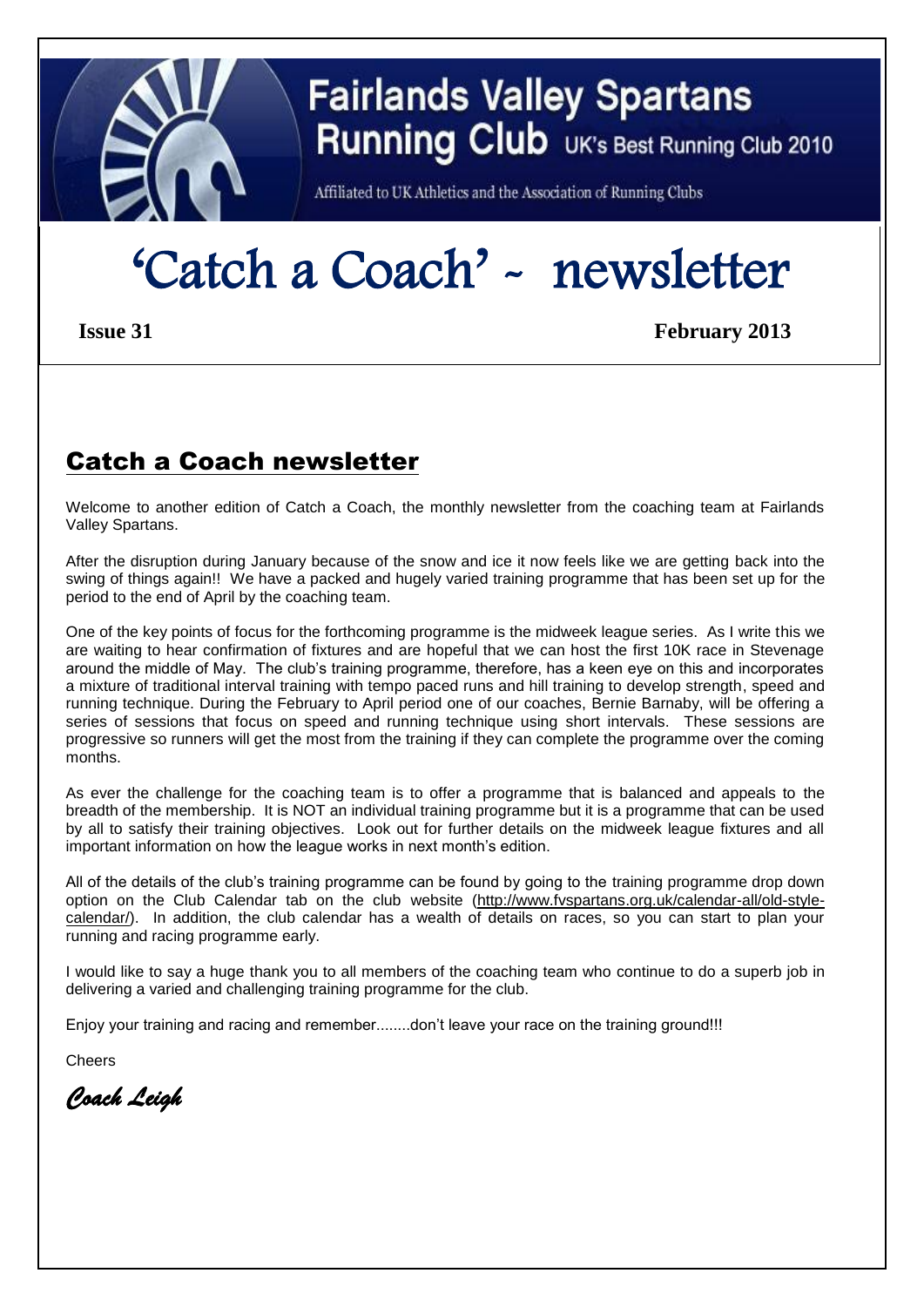# Contents

- 1. What's coming up 10 of the best for February
- 2. Coach development and Coach recruitment
- 3. What's new on the Site
- 4. Sarah Millac's Nottingham Marathon an approach to marathon training
- 5. Top tips
- 6. Quote of the month
- 7. The long run



### What's coming up – 10 of the best for February

Here are our 10 of the best for February:

- 1. Great turnout last month for the Royston cross country. Let's see if we can get an even bigger turnout for the final fixture of this year's league on the 17<sup>th</sup> February in Cassiobury Park, Watford. Details are on the cross country forum board for car sharing and meeting arrangements.
- 2. On 10<sup>th</sup> February we have our 5 mile and 10 mile handicap races. All of the details are on the Forum under the FVS events page, including target times and start times. Come along and get involved!!!
- 3. On Thursday 21<sup>st</sup> February we will be running the second of our handicap 5K races. Details of target times will be added to the Forum shortly. This is a great way to benchmark your current levels of fitness and see how your training is going, even after the snow/ice hiatus in January!
- 4. On Tuesday  $12<sup>th</sup>$  February we will be starting a series of speed development sessions using short 90 second intervals with 1 min recoveries. These will include a set of running drills (which we plan to include in more of our sessions going forward) and focus on developing your running technique and speed in the build up to our midweek league campaign starting in May. The sessions will be repeated at 4-5 week intervals and will be progressive, so we start with  $8 \times 90$  secs on the 12<sup>th</sup> February then progress to 12, 16 and finally 20 repeats during March and April. The sessions are suitable for all abilities of runner within the club. Completing the series of training sessions will give you the most benefit and see you flying by the middle of May!
- 5. There is a great variety in our track training programme on Saturday mornings, catering for a wide range of training objectives. The sessions start at 9:15am with a warm up and then a series of running drills (if repeated regularly these really improve your running technique and, in turn, your running performance). We then complete the main running session before finishing with an appropriate warm down and static stretching. For those who have not been track training before, there is no compulsion to complete the whole session! Just come along and join in the warm up and drills and run a few of the programmed efforts before stretching off. You can see what the session is all about and have fun doing it.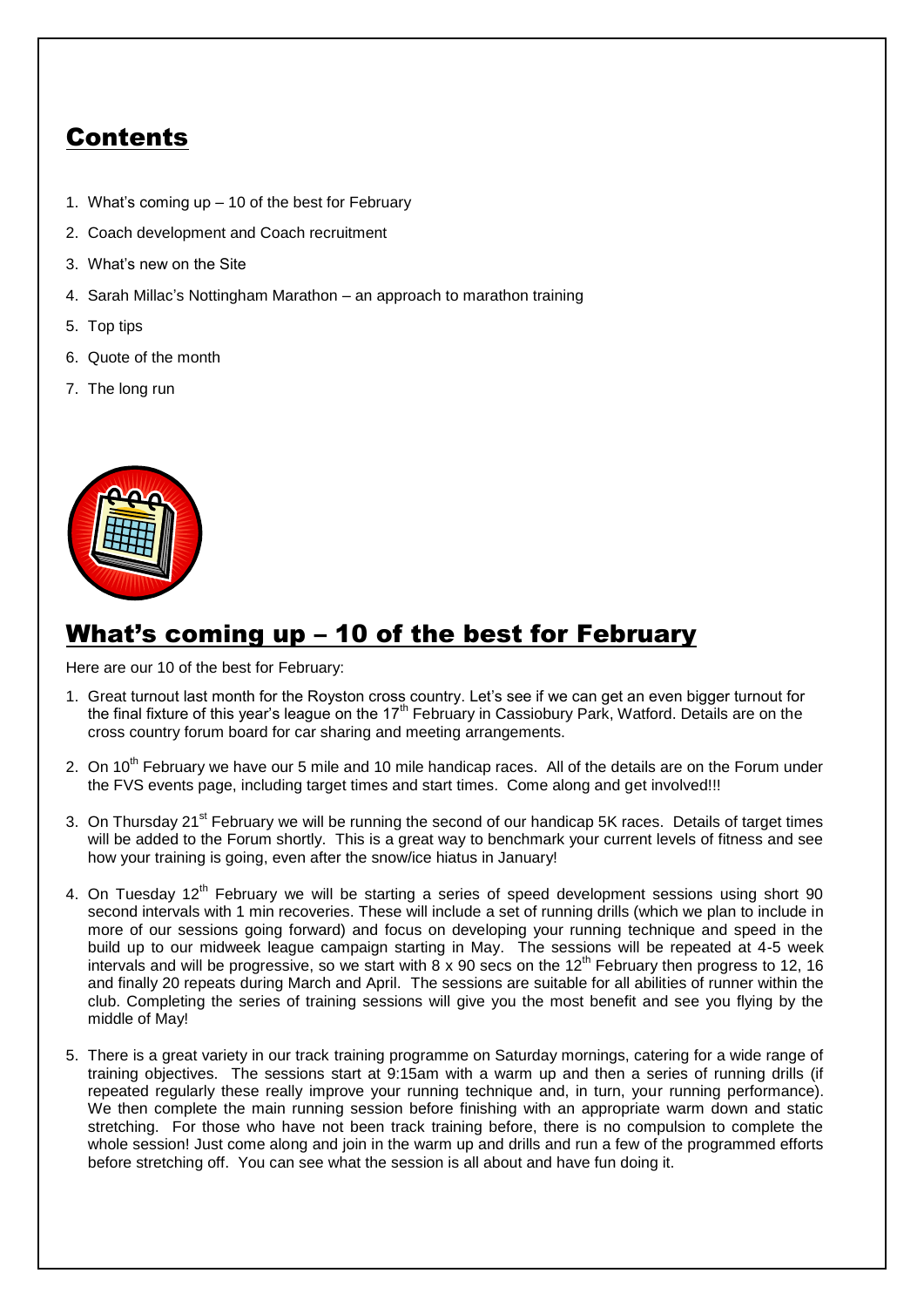- 6. On 28<sup>th</sup> February we will be holding the popular 20:20 out and back session. This gives us a chance to develop our tempo pacing over a longer distance/time. Details on this can be found at : <http://www.fvspartans.org.uk/2012/04/15/tempo-training/>
- 7. The first of a series of hill based training sessions are being held on Thursday  $7<sup>th</sup>$  February. These are based around a series of 200m efforts up a hill at pace with longer recoveries. Using this combination will develop your running speed, technique and overall strength. The sessions will be repeated at 4-5 week intervals and will be progressive in terms of the number of hill repeats. Look out for the series of sessions within the training programme.
- 8. Spring marathon and half marathon training is now in full swing and we have Sunday morning club runs for all abilities organized to help increase your long runs up to 17 miles. Keep an eye on 'What's On' and the 'Sunday Runs' message board on the forum for details of meeting places and times.
- **9.** There is a wealth of races available to enter that support a wide range of objectives. Popular races include the Baldock half on the 24<sup>th</sup> and the Stamford 30K or Bramley 20m & 10m on the 17<sup>th</sup> but don't forget the St Albans park runs each Saturday morning if you are looking for a shorter race. All of the details are within the club's calendar available through the website.
- 10.It has been said that we only have our hill sessions on a Thursday evening. Wrong! On a Tuesday evening our sessions incorporate a mixture of hills within the session. It is very hard to find a flat stretch in Stevenage, particularly close to our training base at Marriotts. In fact, Marriotts is at the one of the highest points in Stevenage, so we are lucky. Nevertheless, look out for the specific hill reps that we will be building into our Tuesday sessions starting from Tuesday 19<sup>th</sup> February.

Enjoy your training and racing!

#### **Race results - a reminder**

Please remember to tell us all about your race results so that we can cover them within our weekly press release!!! **Send them in to results@fvspartans no later than 8pm Sunday evening for inclusion in the weekly press release.**

Remember: **if you are feeling unwell in any way during or after your run please make sure that you speak to a member of your groups coaching team. They need to be aware of this so that they can monitor the situation during training.** 

**If you are feeling unwell before the training session then you are advised not to run.**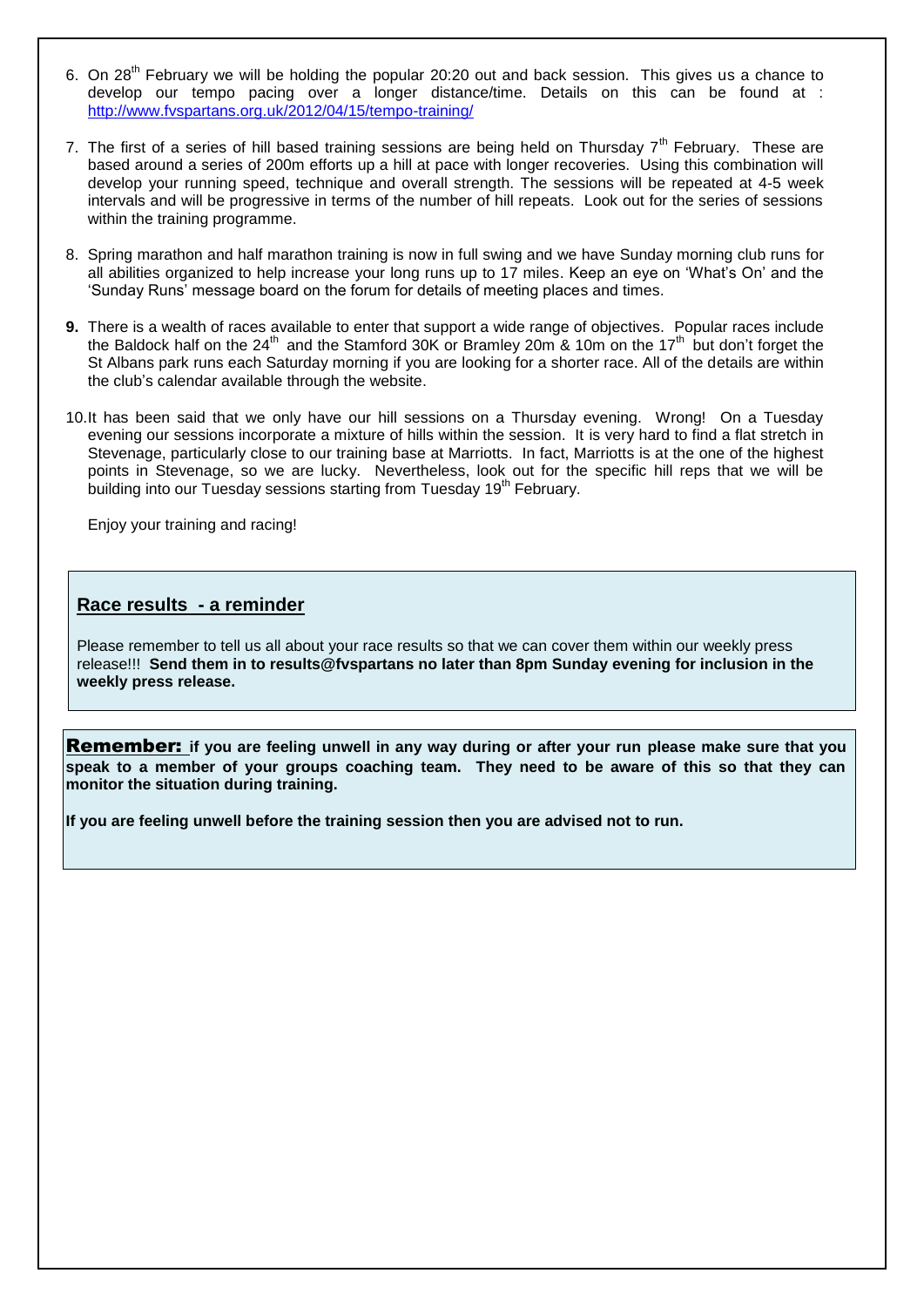

### **Coach development**

Best of luck to Jan Fry, Trudie Molloy, Rachel Payne and Tracy Pez who will be attending the Leadership in Running and Fitness course at Hatfield on 17<sup>th</sup> February.

#### **What's new on the Site**

Here's a taster of the new features/articles that have hit our website over the last month. Why don't you have a catch up!

**http://www.fvspartans.org.uk/2013/01/**

#### **Sarah Millac's Nottingham Marathon**

I wanted to share the following article that was written by Bernie Barnaby following the coaching he completed with Sarah Millac at St Albans. It highlights that there is more than one way to prepare for a marathon and that the training programme you use has to work for YOU. Clearly this approach was very successful for Sarah.

One April Tuesday evening during a track session I was discussing Marathon training. I mentioned, according to the theory in Galloway's Book on running, that is should be possible to train for a marathon on 3 or 4 days running a week. Sarah immediately decided that this was what she wanted. With a husband, two children and a job, time was at a premium.

Research has shown you need at least 3 days running per week for sustained improvement. 1 or 2 days do comparatively little for you. At 3 days the improvement curve rises dramatically. Over 95% aerobic capacity is gained in training 4-5 days a week. Over 5 days there is much greater risk of injury, so 5 days or less is ideal.

The marathon training was to be similar to that which I have used for others in the club. 4 weeks of hills followed by a combination of long runs and mile reps. The basic club speed work was also to be done. To keep running interesting, club races were included in the program. Others previously had filled the gaps in the program with other runs but Sarah was to do the minimum.

During the first 4 weeks hill reps were done to build leg strength for the speed phase to follow. These started at 8 x 1 minute and increase by 2 each week to 14. Sarah could not get to the club for the first 3 sets so she did them on a treadmill.

After years of running mile reps I find them relaxing. A set of 13 takes about 2 1/2 hours. I tend to run with a radio which helps. This was the first time Sarah had built up reps so she did a second set of 11 rather than the final 13. The first set of 4 miles was done at the beginning of May. These were followed by sets of 5, 7, 9, 11 and a final set of 11 in September. On the later sets we both listened to the radio, Sarah to Radio 4 and me to Mercury FM.

Other club members did part of the long runs with us. This helped pass the time especially on the longer runs. The runs up to 20 (3 hours) went without problems. Both of us would rather race hard over shorter distances than plod on for hours. Because of this we both started the 3 1/2 hour run with negative thoughts. We probably went too fast to start especially considering how hot it was. We had had enough at 2 hours and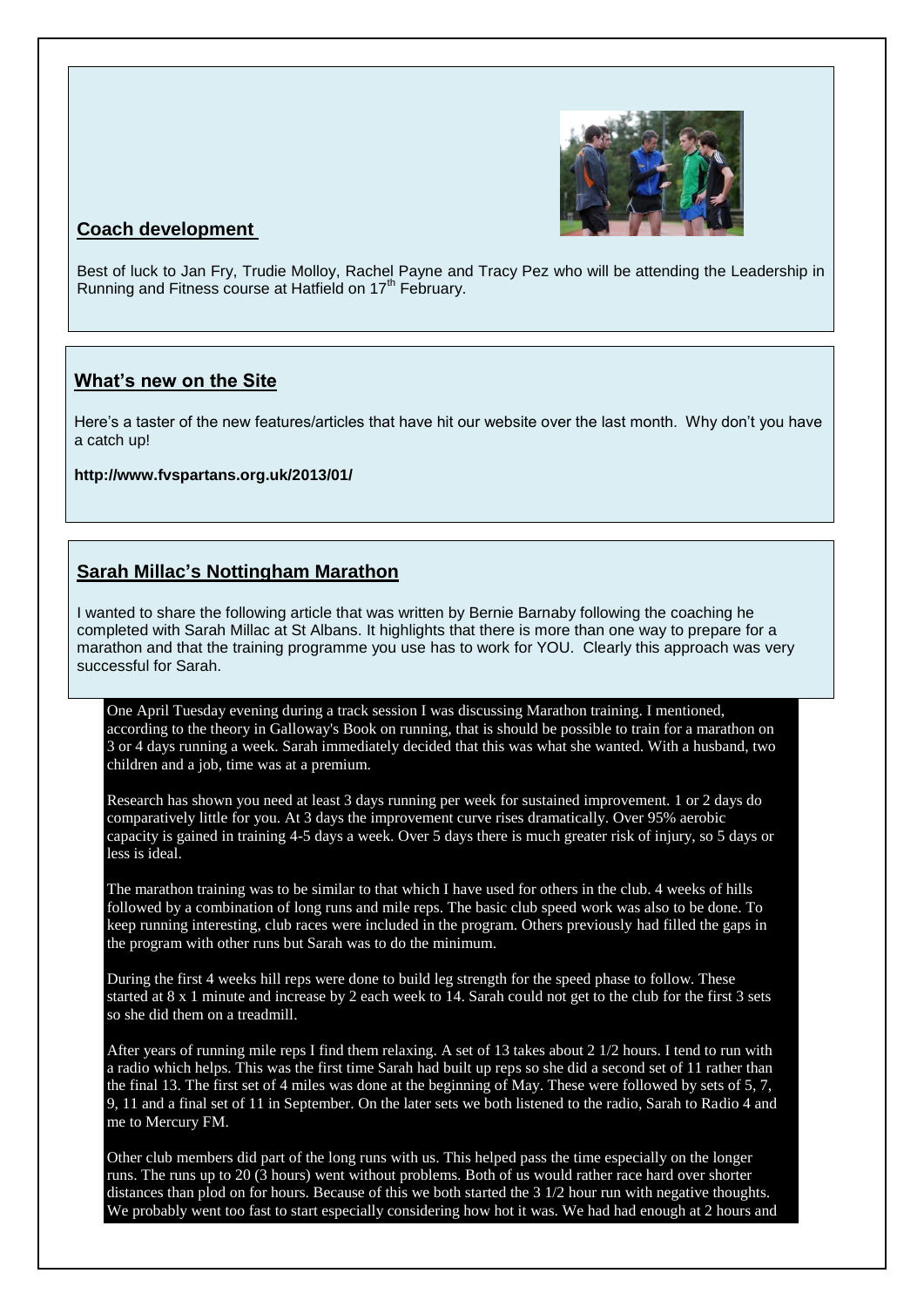we only managed the 3 hours because we had to get back. The training had to be adjusted so we decided on a final 3 1/2 hour run rather than 4. We went off slower and with a more positive attitude. We completed this but both decided we would concentrate on distances less than 1/2 marathon in the future. The long runs were 12, 16+, 17+, 21+, 21+ and finally 25+. The reasoning behind running near to or over distance is so the body is ready to run 26 miles in the race. The race is not the ideal time to do your longest run. Those who hit the wall at 20 are usually the ones whose longest run is 20. I equate it to running 5 mile long runs to train for a 10k.

During the period Sarah did 7 races, Stevenage 10k (41.21), St. Albans 1/2M (1hr31min), St. Albans 7 (47.30), Race for Life 5K (21.20), Club Champs 6K (25.09), Golden Mile (5.47) and Verlea X/C relay. Over the years many runners have refused to race as they had to do another long run. These races are useful time trials necessary if the runner wants improved times.

At the end of the training period the only important runs are the last long run for endurance and the last set of mile reps for speed. The others before were a tool for building up. The key marathon sessions were 6 long runs and 6 sets of mile reps. A long run and a set of mile reps was done approximately every three weeks.

During the last 2 weeks you cannot improve fitness. You can, however, tire yourself out by running too much. Continuing with the minimalist approach Sarah only ran 4 times during the Tapering period.

The work is done during the months of training before the Marathon. The race is to prove the training. Sarah's aim was to run under 3:30. She started comfortably and ran the more interesting first half in 1:43. The second half is flatter but with long boring straights. Without the company of the half marathon runners it was just a case of concentrating on keeping going. Sarah said that at 24 miles she started to feel tired but she kept strong to finish in 3 hours 27 minutes 30 seconds. The second half was done in 1:44.

Sarah had done a PB by about 15 minutes. She also said she felt better after the race than on previous Marathons. Although tired she did not feel the need to collapse on the sofa for the next week. Sarah on average had run 3.25 times a week, with a maximum weekly mileage of about 35. Since the Marathon Sarah has got back into training and has had 2 excellent runs in the Met X/C league, a PB in the first Stevenage 5K (19.50) and a PB in the Stortford 10 (69.20).

#### **Top tips**



Try setting your alarm for a sleep time that is a multiple of 90 minutes. That's the length of the average sleep cycle so you're less likely to be interrupted during deep sleep.



Stress weakens your immune system so try not to run intense sessions during particularly stressful weeks. These will leave your body doubly vulnerable to illness.



Working on your balance and coordination not only makes you a more stable efficient runner (running is after all a series of single leg leaps) but it also helps you avoid falls. Exercises are easy to work into your daily routine. Stand on one leg and use your non dominant hand to pour coffee, brush your teeth or butter your toast (the list is endless!). Tighten your stomach muscles and keep the working knee slightly bent, not locked. Advanced balancers can stand on one leg with arms out to the side for at least 10 seconds with eyes open and then at least another 10 seconds with their eyes closed.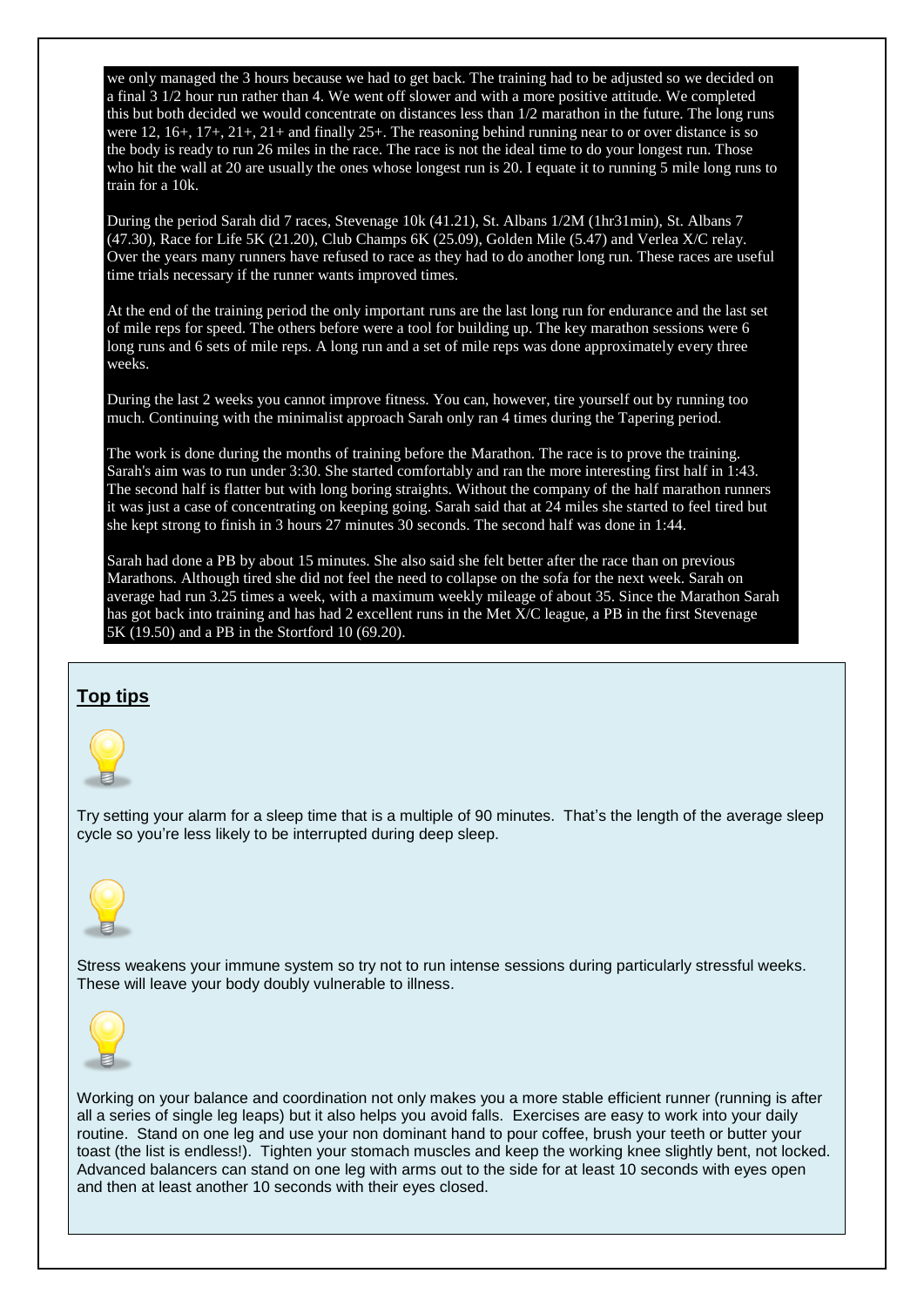#### **Quote of the month**

'I will always listen to my coaches. But first I listen to my body. If my body doesn't feel good with what they say, then always my body comes first.'

Haile Gebrselassie

#### **The long run**

**How long should your long run be? Should you go 'over distance?'. I have reproduced an article below written by Bernie Barnaby that recommends using over distance runs right the way through our race distance range. Its particularly thought provoking in relation to the marathon distance but also, how many of you run a long run of 15-16 miles before a half marathon?**

Over the years I have always run over distance long runs. Jeff Galloway says race day is not the time to do your longest run. I have always accepted that. When I ran my best times I used to run 20 mile long runs for races less than half marathon. My race day would consist of 2 miles warming up including strides, then the race followed by over 2 miles warming down. For a half marathon that would be over 17 miles. The warming up enabled me to start at race pace rather than warm up in the early miles and I was always strong at the end when others struggled. Between 1987 and 1989 I completed about 15 half marathons all under 1:20. My best half marathon was 75.45 at St. Neots and best 10 mile 55.25 at Welwyn.

Most of us will do over distance runs for race distances up to half marathon. The question of running over distance only appears to be a problem for marathons. The maximum long run done by marathon runners seems to be somewhere between 20 and 30.

In an attempt to sort out the truth I decided to read as much about the subject as I could. After attacking libraries, bookshops and Ed's and Jack's shelves I found no definite answer.

A track based book suggested running as many miles a week as possible, and that two runs a day were better than one long run if the total miles were more. This book was quickly discarded. Others tell of the benefits of the long run and then print schedules with long runs of over 20 miles with no explanation why.

Delving through the better books, the following four points emerged:

1. The cardio-vascular endurance has possibly progressed sufficiently by the time the runner is capable of 20 mile runs and any further is unlikely to bring further improvement.

2. After 20 miles muscular endurance is still being developed.

3. Running over distance gives psychological confidence that the runner can complete the distance. This benefit is hard to measure and will vary depending on the runner.

4. The body has enough glycogen to run 18 to 20 miles. Over this distance the body has to use fat. Long runs above 20 will help develop this fat burning energy system. Some suggest hitting the wall at 20 miles is when the glycogen runs out.

Danielle Sanderson told me she felt better in the last few miles of the marathon after she did over distance long runs in training. When Eamonn Martin visited us last July he told us he did 25 mile long runs. Richard Nerurkar does the same but did note other runners would run over 26. He said more advanced runners would do 4 to 5 runs over 20 miles. His coach advised increasing long runs, totalling at least 100 miles over the build up period. Ian Thompson (1974 Commonwealth and European Marathon Gold medalist) would run 30 mile long runs. He said they gave him a lot of confidence and he always knew he would make the distance. Club runners' views were varied. Many who did 20 miles maximum did suffer the last 6 in the race and some appeared to believe